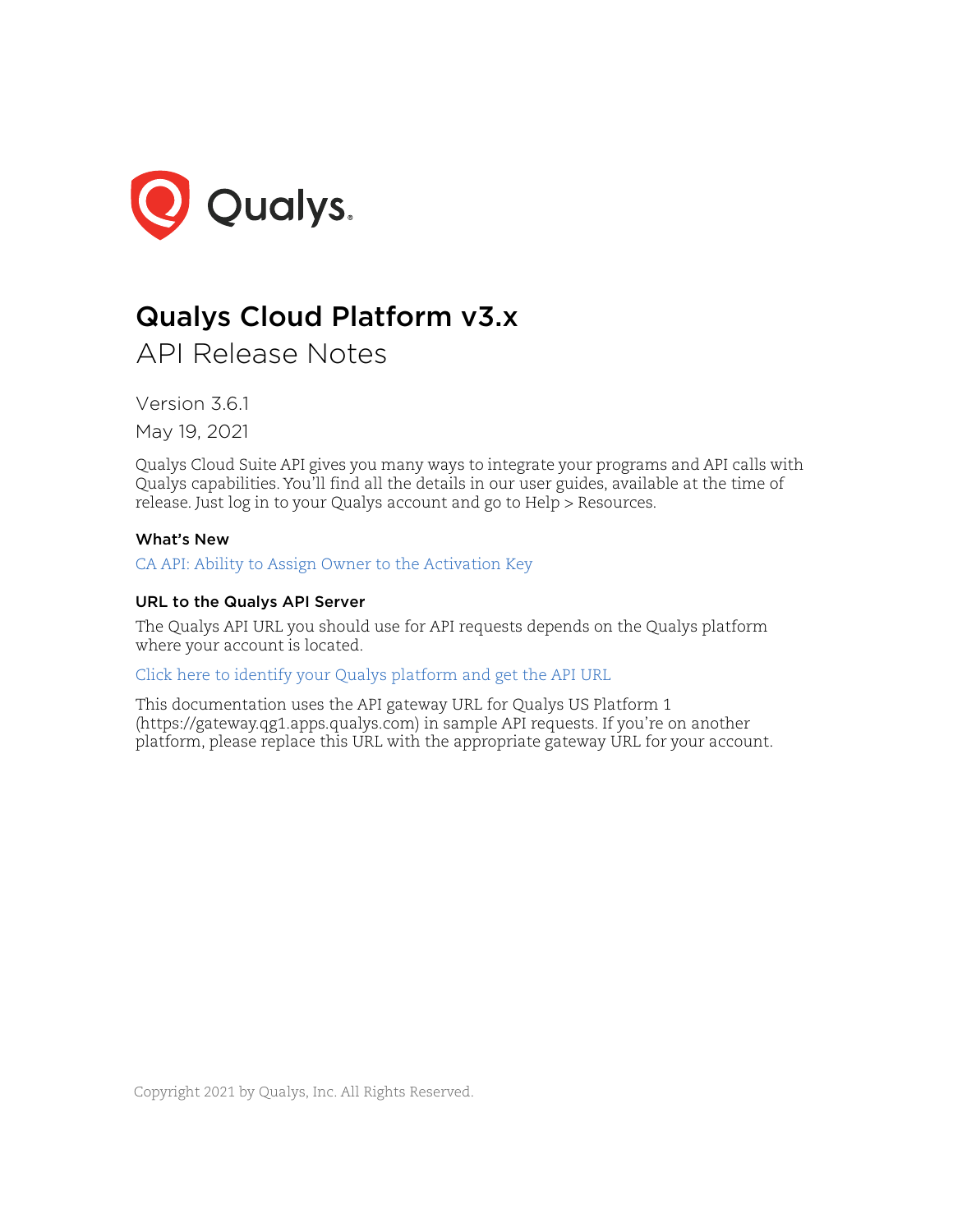# <span id="page-1-0"></span>CA API: Ability to Assign Owner to the Activation Key

| API affected        | /qps/rest/1.0/create/ca/agentactkey/<br>/qps/rest/1.0/update/ca/agentactkey/<br>/qps/rest/1.0/search/ca/agentactkey/<br>/qps/rest/1.0/get/ca/agentactkey/ |
|---------------------|-----------------------------------------------------------------------------------------------------------------------------------------------------------|
| New or Updated APIs | Updated                                                                                                                                                   |
| DTD or XSD changes  | Yes                                                                                                                                                       |

With this release, you can assign owner to the activation key. With this support, remediation tickets will be assigned to the desired owner. You can create, update, search, and get details of activation key with ownerId parameter.

# Sample - Create Activation Key

#### API request:

```
curl -u fo username:password -X POST -H "Content-Type: text/xml" -H "X-
Requested-With: curl" --data-binary @create_activation.xml 
"https://qualysapi.qualys.com/qps/rest/1.0/create/ca/agentactkey/"
```
Note: "create activation.xml" contains the request POST data.

#### Contents of create\_activation.xml

```
<?xml version="1.0" encoding="UTF-8"?>
<ServiceRequest>
     <data>
         <AgentActKey>
              <title>Owner</title>
              <countPurchased>0</countPurchased>
              <type>UNLIMITED</type>
              <ownerId>364812443</ownerId>
              <modules>
                  <list>
                      <ActivationKeyModule>
                           <license>PC_LICENSE</license>
                      </ActivationKeyModule>
                 \langlelist>
              </modules>
         </AgentActKey>
     </data>
</ServiceRequest>
```
#### XML output:

<?xml version="1.0" encoding="UTF-8"?> <ServiceResponse xmlns:xsi="http://www.w3.org/2001/XMLSchema-instance"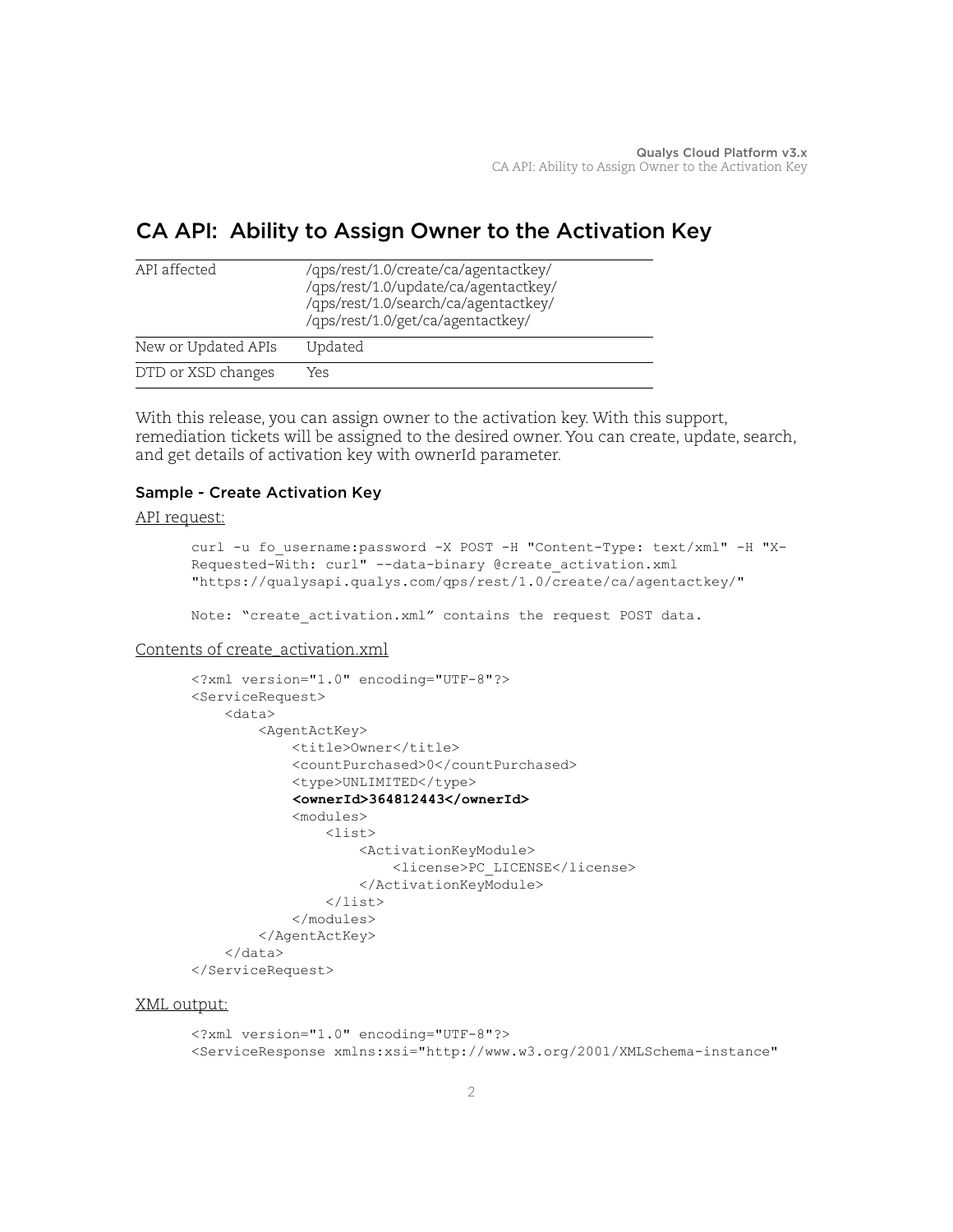```
xsi:noNamespaceSchemaLocation="http://qualysapi.qualys.com/portal-
api/xsd/1.0/ca/agentactkey.xsd">
     <responseCode>SUCCESS</responseCode>
     <count>1</count>
     <data>
         <AgentActKey>
             <id>3617002</id>
             <activationKey>c89d05c2-d30e-4a59-aec3-
453605266da5</activationKey>
             <status>ACTIVE</status>
             <countPurchased>0</countPurchased>
             <countUsed>0</countUsed>
             <datePurchased>2021-05-13T15:19:31Z</datePurchased>
             <type>UNLIMITED</type>
             <title>Owner</title>
             <networkId>0</networkId>
             <isDisabled>false</isDisabled>
             <applyOnAgents>false</applyOnAgents>
             <modules>
                 <list>
                      <ActivationKeyModule>
                          <license>PC_LICENSE</license>
                      </ActivationKeyModule>
                 \langle/list>
             </modules>
             <suspendSelfPatch>false</suspendSelfPatch>
             <ownerId>364812443</ownerId>
         </AgentActKey>
     </data>
</ServiceResponse>
```
#### Sample - Update Activation Key

#### API request:

```
curl -u fo username:password -X POST -H "Content-Type: text/xml" -H "X-
Requested-With: curl" --data-binary @update_activation.xml 
"https://qualysapi.qualys.com/qps/rest/1.0/update/ca/agentactkey/"
```
Note: "update activation.xml" contains the request POST data.

#### Contents of update\_activation.xml

```
<?xml version="1.0" encoding="UTF-8"?>
<ServiceRequest>
    <data>
       <AgentActKey>
          <id>3617002</id>
          <title>Update from APIfim owner1</title>
```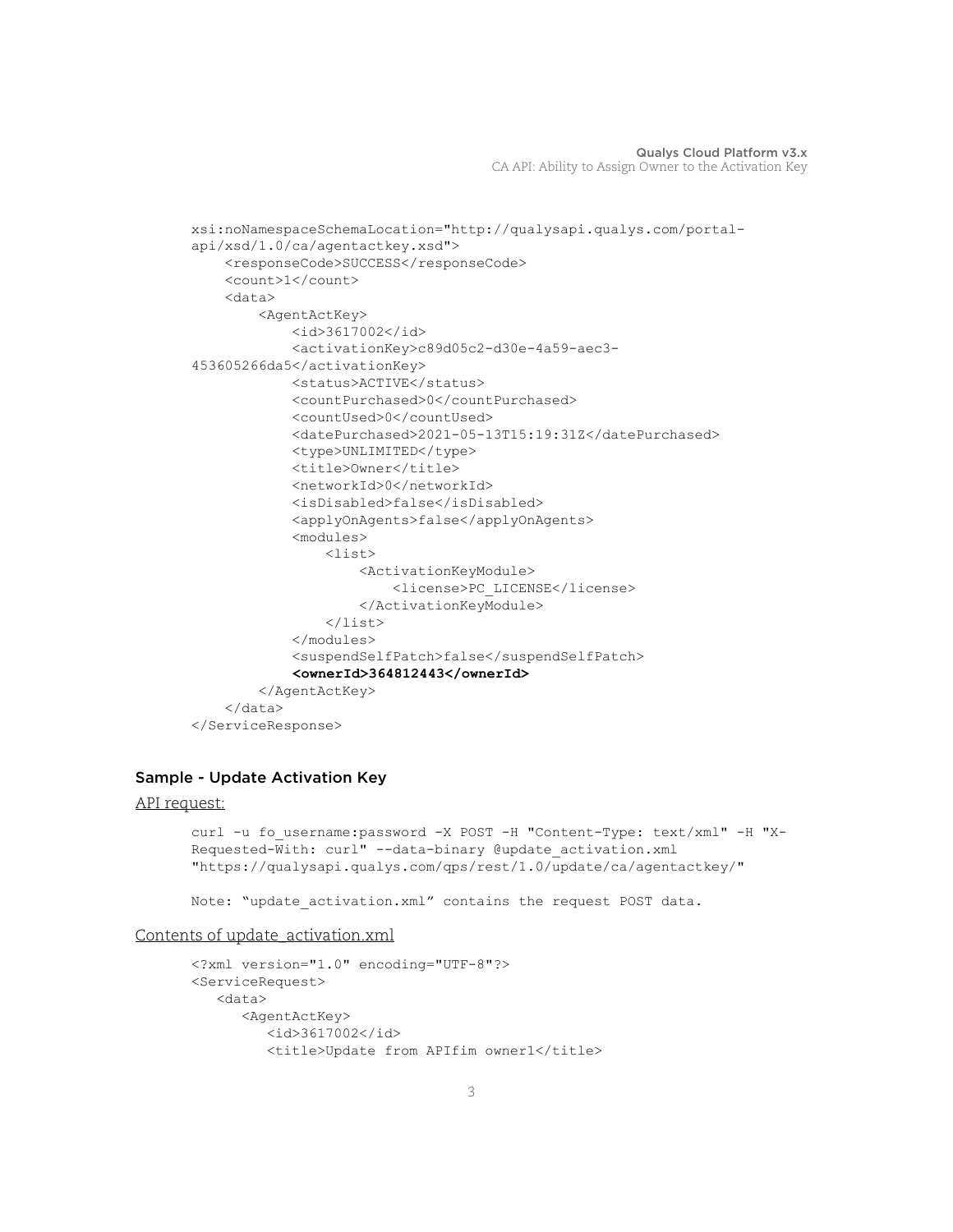```
 <status>ACTIVE</status>
           <countPurchased>1</countPurchased>
           <expireDate>2021-12-06T23:05:42Z</expireDate>
           <type>UNLIMITED</type>
           <ownerId>364812443</ownerId>
           <isDisabled>false</isDisabled>
           <modules>
               <list>
                  <ActivationKeyModule>
                      <license>FIM</license>
                  </ActivationKeyModule>
              \langle/list>
           </modules>
            <tags>
              \langlelist\rangle<Tag> <id>103180087</id>
                      <name>Tag2</name>
                 \langleTag>
               </list>
          \langle \text{tags} \rangle <agents>
               <list />
           </agents>
        </AgentActKey>
    </data>
</ServiceRequest>
```
## XML output:

```
<?xml version="1.0" encoding="UTF-8"?>
<ServiceResponse xmlns:xsi="http://www.w3.org/2001/XMLSchema-instance" 
xsi:noNamespaceSchemaLocation="http://qualysapi.qualys.com/portal-
api/xsd/1.0/ca/agentactkey.xsd">
     <responseCode>SUCCESS</responseCode>
     <count>1</count>
     <data>
         <AgentActKey>
             <id>3617002</id>
             <activationKey>c89d05c2-d30e-4a59-aec3-
453605266da5</activationKey>
             <status>ACTIVE</status>
             <countPurchased>0</countPurchased>
             <countUsed>0</countUsed>
             <datePurchased>2021-05-13T15:19:31Z</datePurchased>
             <type>UNLIMITED</type>
             <title>Update from APIfim owner1</title>
             <networkId>0</networkId>
             <isDisabled>false</isDisabled>
```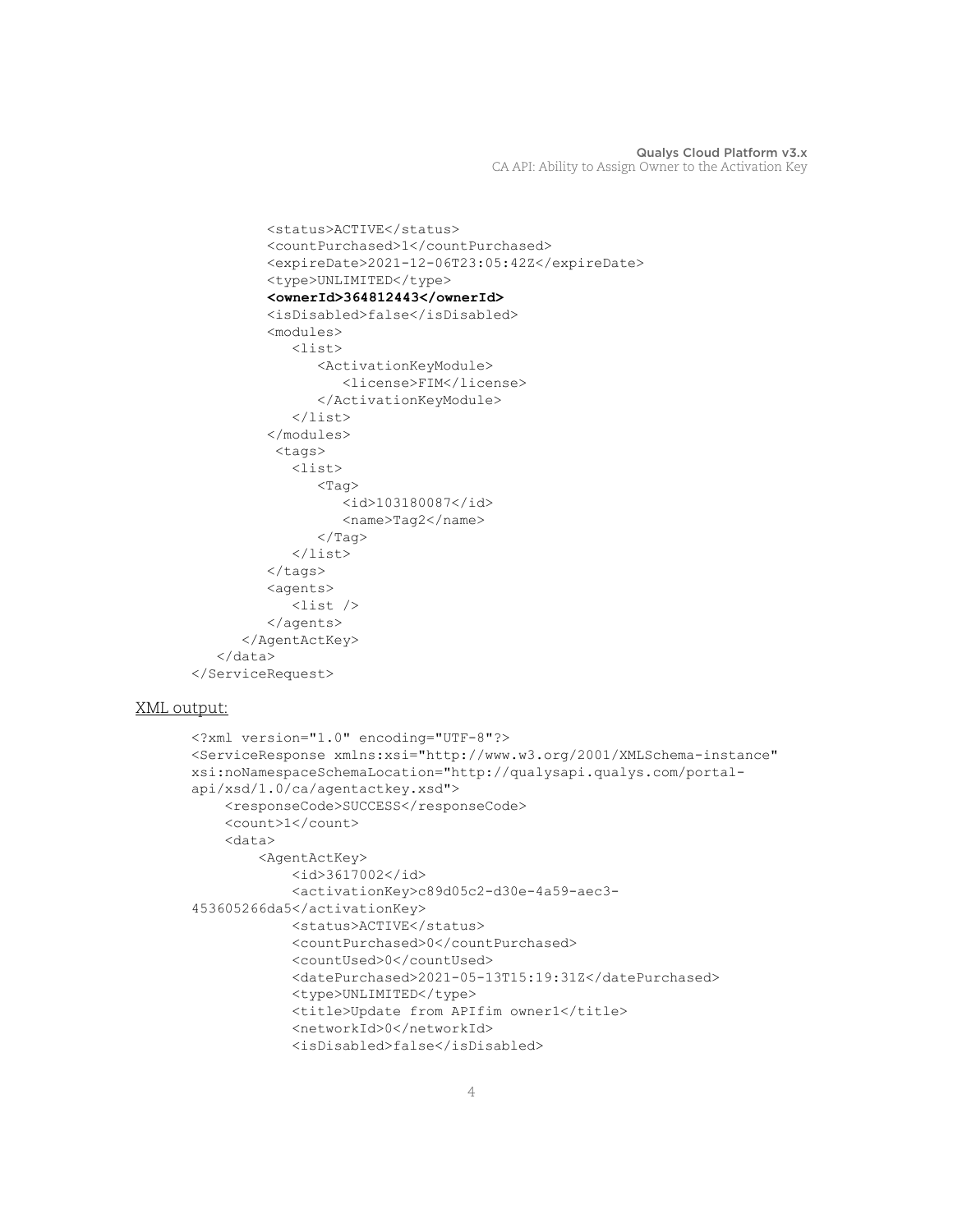```
 <applyOnAgents>false</applyOnAgents>
             <suspendSelfPatch>false</suspendSelfPatch>
             <ownerId>364812443</ownerId>
         </AgentActKey>
     </data>
</ServiceResponse>
```
# Sample - Search Activation Key

#### API request:

```
curl -u fo username:password -X POST -H "Content-Type: text/xml" -H "X-
Requested-With: curl" --data-binary @get_all_keys.xml 
"https://qualysapi.qualys.com/qps/rest/1.0/search/ca/agentactkey/"
```
Note: "get all keys.xml" contains the request POST data.

#### Contents of get\_all\_keys.xml

```
<?xml version="1.0" encoding="UTF-8" ?>
<ServiceRequest>
</ServiceRequest>
```
#### XML output:

```
<?xml version="1.0" encoding="UTF-8"?>
<ServiceResponse xmlns:xsi="http://www.w3.org/2001/XMLSchema-instance" 
xsi:noNamespaceSchemaLocation="http://qualysapi.qualys.com/portal-
api/xsd/1.0/ca/agentactkey.xsd">
    <responseCode>SUCCESS</responseCode>
     <count>3</count>
     <hasMoreRecords>false</hasMoreRecords>
     <data>
         <AgentActKey>
             <id>3473802</id>
             <activationKey>381cb3fe-6d7d-41f7-9142-
26e6e14c56ee</activationKey>
             <status>ACTIVE</status>
             <countPurchased>0</countPurchased>
             <countUsed>0</countUsed>
             <datePurchased>2021-04-20T11:52:57Z</datePurchased>
             <type>UNLIMITED</type>
             <networkId>0</networkId>
             <isDisabled>false</isDisabled>
             <applyOnAgents>false</applyOnAgents>
             <agents>
                 <list>
                     <AgentAsset>
                          <id>8409005</id>
```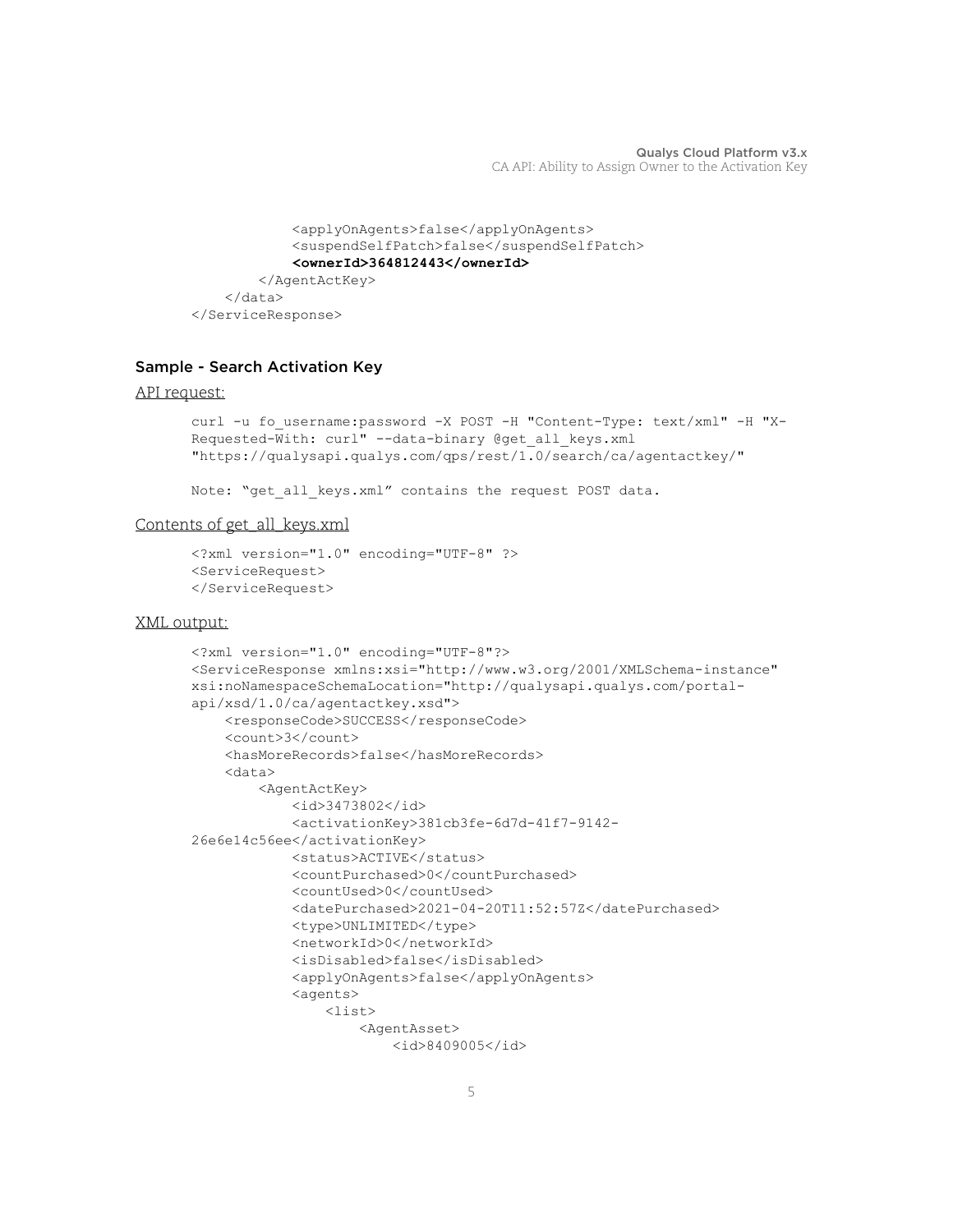```
 <uuid>c67c64c9-0623-4d18-8de6-b2392f9464f3</uuid>
                          <name>test_linux_1619075506543_49</name>
                      </AgentAsset>
                      <AgentAsset>
                          <id>8390993</id>
                          <uuid>e450a841-c70a-4a89-a476-bd3681a8ffff</uuid>
                         <name>test windows 1618919635655 76</name>
                      </AgentAsset>
                      <AgentAsset>
                          <id>8390994</id>
                          <uuid>a11f7007-0b1e-49e5-802b-d497203aae63</uuid>
                          <name>test_windows_1618919641938_75</name>
                      </AgentAsset>
                      <AgentAsset>
                          <id>8390995</id>
                          <uuid>b59ebf2e-4780-460f-80ed-130370ad13ee</uuid>
                          <name>test_linux_1618919800790_0</name>
                      </AgentAsset>
                \langlelist>
             </agents>
             <suspendSelfPatch>false</suspendSelfPatch>
         </AgentActKey>
         <AgentActKey>
             <id>3617002</id>
             <activationKey>c89d05c2-d30e-4a59-aec3-
453605266da5</activationKey>
             <status>ACTIVE</status>
             <countPurchased>0</countPurchased>
             <countUsed>0</countUsed>
             <datePurchased>2021-05-13T15:19:31Z</datePurchased>
             <type>UNLIMITED</type>
             <title>Update from APIfim owner1</title>
             <networkId>0</networkId>
             <isDisabled>false</isDisabled>
             <applyOnAgents>false</applyOnAgents>
             <suspendSelfPatch>false</suspendSelfPatch>
             <ownerId>364812443</ownerId>
         </AgentActKey>
         <AgentActKey>
             <id>3714801</id>
             <activationKey>3fcd9610-7fa0-4242-b2b7-
2d4b24484d3c</activationKey>
             <status>ACTIVE</status>
             <countPurchased>0</countPurchased>
             <countUsed>0</countUsed>
             <datePurchased>2021-05-19T10:57:48Z</datePurchased>
             <type>UNLIMITED</type>
             <title>Owner</title>
             <networkId>0</networkId>
```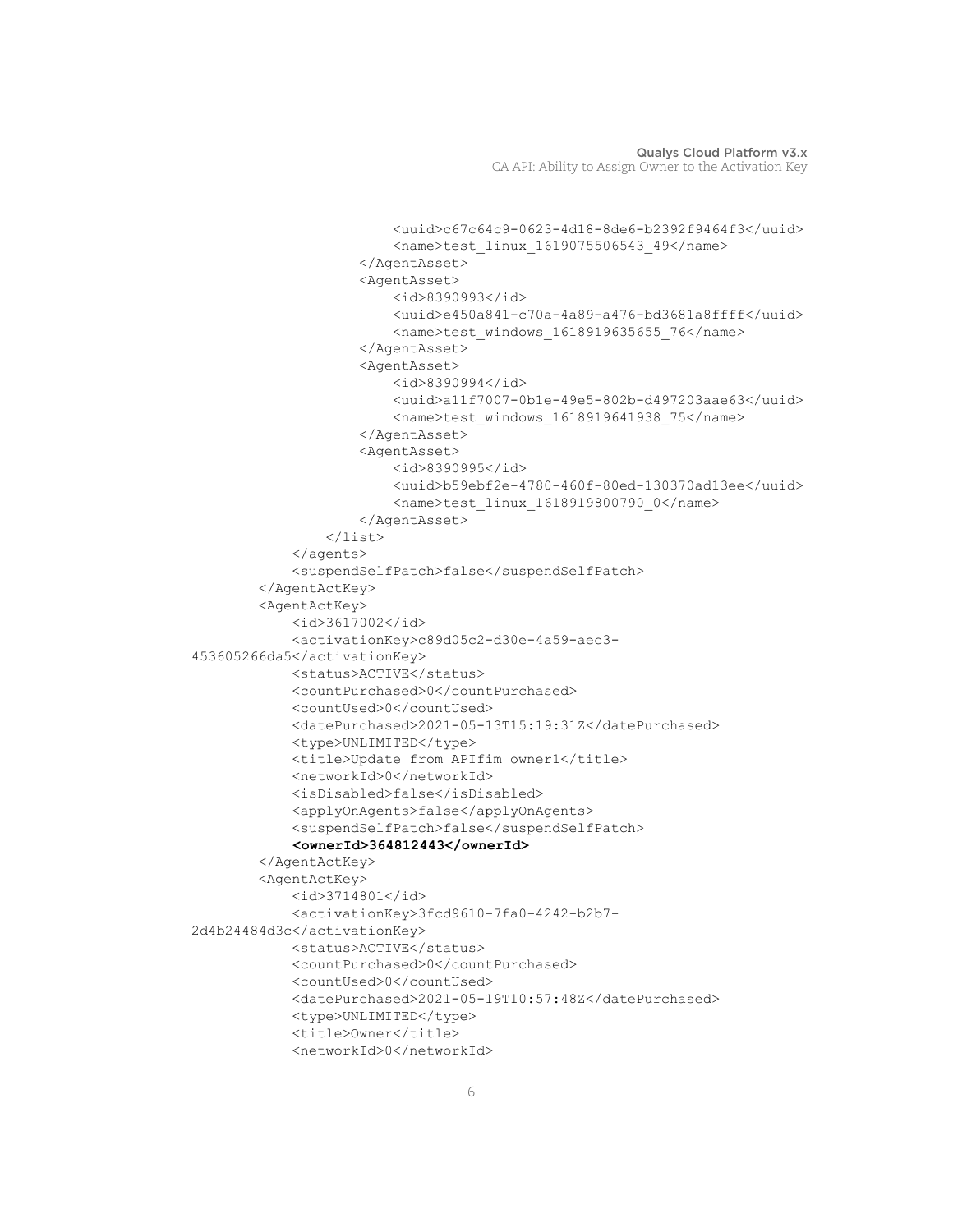```
 <isDisabled>false</isDisabled>
              <applyOnAgents>false</applyOnAgents>
              <modules>
                  <list>
                      <ActivationKeyModule>
                           <license>PC_LICENSE</license>
                      </ActivationKeyModule>
                 \langlelist>
              </modules>
              <suspendSelfPatch>false</suspendSelfPatch>
              <ownerId>381715587</ownerId>
         </AgentActKey>
     </data>
</ServiceResponse>
```
# Sample - Get Activation Key Details

#### API request:

```
curl -X GET -H "X-Requested-With: curl" -H "Authorization: Basic 
AbcdAbcdAbcdAbcdAbcd" -H "Cache-Control: no-cache" 
"https://qualysapi.qualys.com/qps/rest/1.0/get/ca/agentactkey/3714801"
```
#### XML output:

```
<?xml version="1.0" encoding="UTF-8"?>
<ServiceResponse xmlns:xsi="http://www.w3.org/2001/XMLSchema-instance" 
xsi:noNamespaceSchemaLocation="http://qualysapi.qualys.com/portal-
api/xsd/1.0/ca/agentactkey.xsd">
     <responseCode>SUCCESS</responseCode>
     <count>1</count>
     <data>
         <AgentActKey>
             <id>3714801</id>
             <activationKey>3fcd9610-7fa0-4242-b2b7-
2d4b24484d3c</activationKey>
             <status>ACTIVE</status>
             <countPurchased>0</countPurchased>
             <countUsed>0</countUsed>
             <datePurchased>2021-05-19T10:57:48Z</datePurchased>
             <type>UNLIMITED</type>
            <title>Owner</title>
             <networkId>0</networkId>
             <isDisabled>false</isDisabled>
             <applyOnAgents>false</applyOnAgents>
             <modules>
                 <list>
                     <ActivationKeyModule>
                          <license>PC_LICENSE</license>
```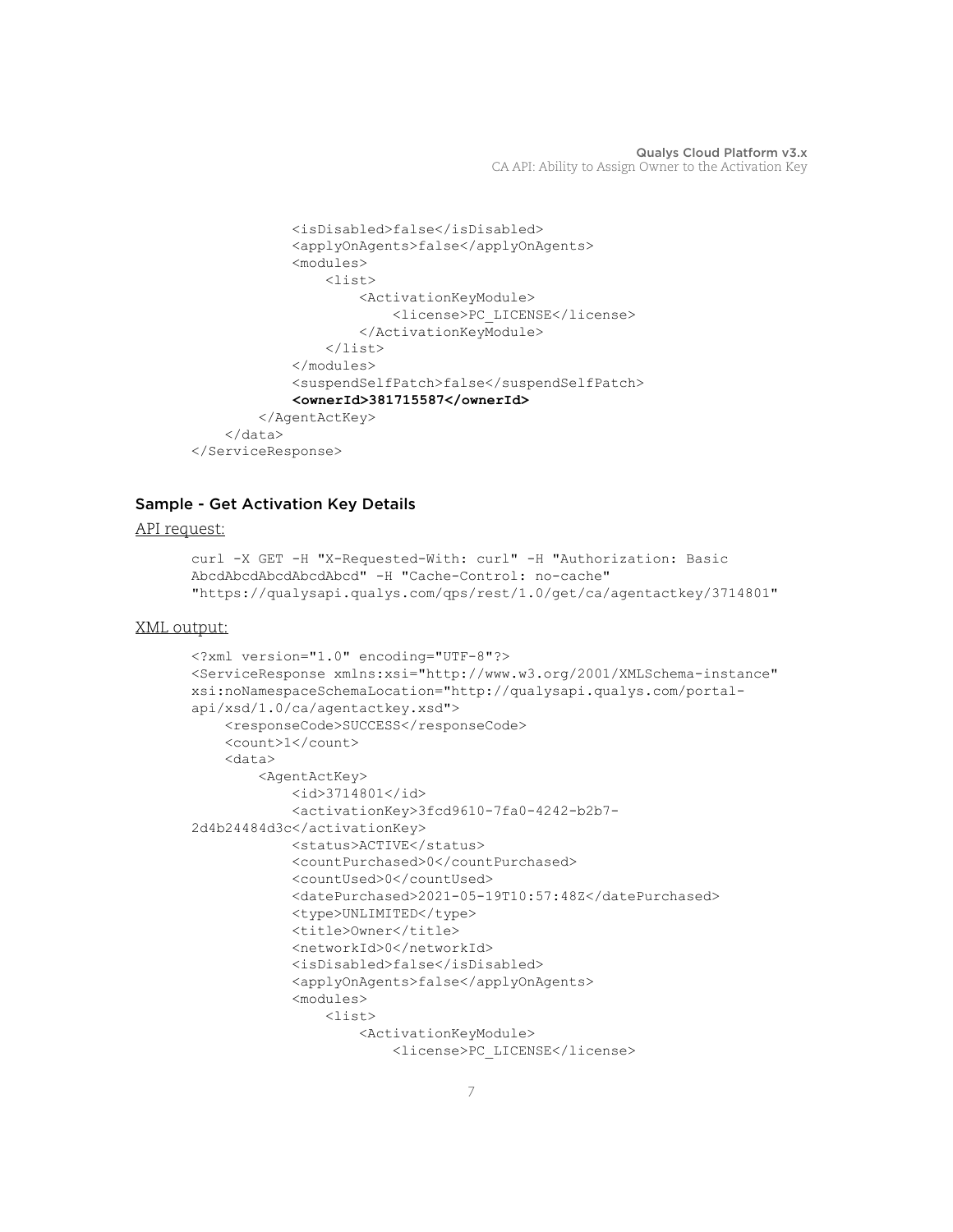```
 </ActivationKeyModule>
                 \langlelist>
              </modules>
              <suspendSelfPatch>false</suspendSelfPatch>
              <ownerId>381715587</ownerId>
         </AgentActKey>
     </data>
</ServiceResponse>
```
## Updated XSD

```
XSD: <platform API server>/qps/xsd/1.0/ca/agentactkey.xsd
```

```
<?xml version="1.0" encoding="UTF-8"?>
<schema xmlns="http://www.w3.org/2001/XMLSchema" 
targetNamespace="http://ca.oxm.api.portal.qualys.com/v1"
     elementFormDefault="qualified"
     xmlns:QG="http://ca.oxm.api.portal.qualys.com/v1"
     xmlns:jaxb="http://java.sun.com/xml/ns/jaxb"
     xmlns:xjc="http://java.sun.com/xml/ns/jaxb/xjc"
     jaxb:extensionBindingPrefixes="xjc"
     jaxb:version="2.1"
     xmlns:qcommon="http://oxm.api.portal.qualys.com/common" > 
    <import namespace="http://oxm.api.portal.qualys.com/common" 
schemaLocation="http://oxm.api.portal.qualys.com/common/qualys_common.xsd
" />
     <include schemaLocation="agentactivationhost.xsd" />
     <include schemaLocation="agentags.xsd" />
     <include schemaLocation="activationmodules.xsd" />
     <include schemaLocation="agentkeybinarymapping.xsd" />
     <simpleType name="AgentStatus">
         <restriction base="string">
             <enumeration value="ACTIVE"/>
             <enumeration value="INACTIVE"/>
         </restriction>
     </simpleType>
     <simpleType name="ActivationKeyType">
         <restriction base="string">
             <enumeration value="COUNT_LIMITED"/>
             <enumeration value="TIME_LIMITED"/>
             <enumeration value="COUNT_TIME_LIMITED"/>
             <enumeration value="UNLIMITED"/>
         </restriction>
```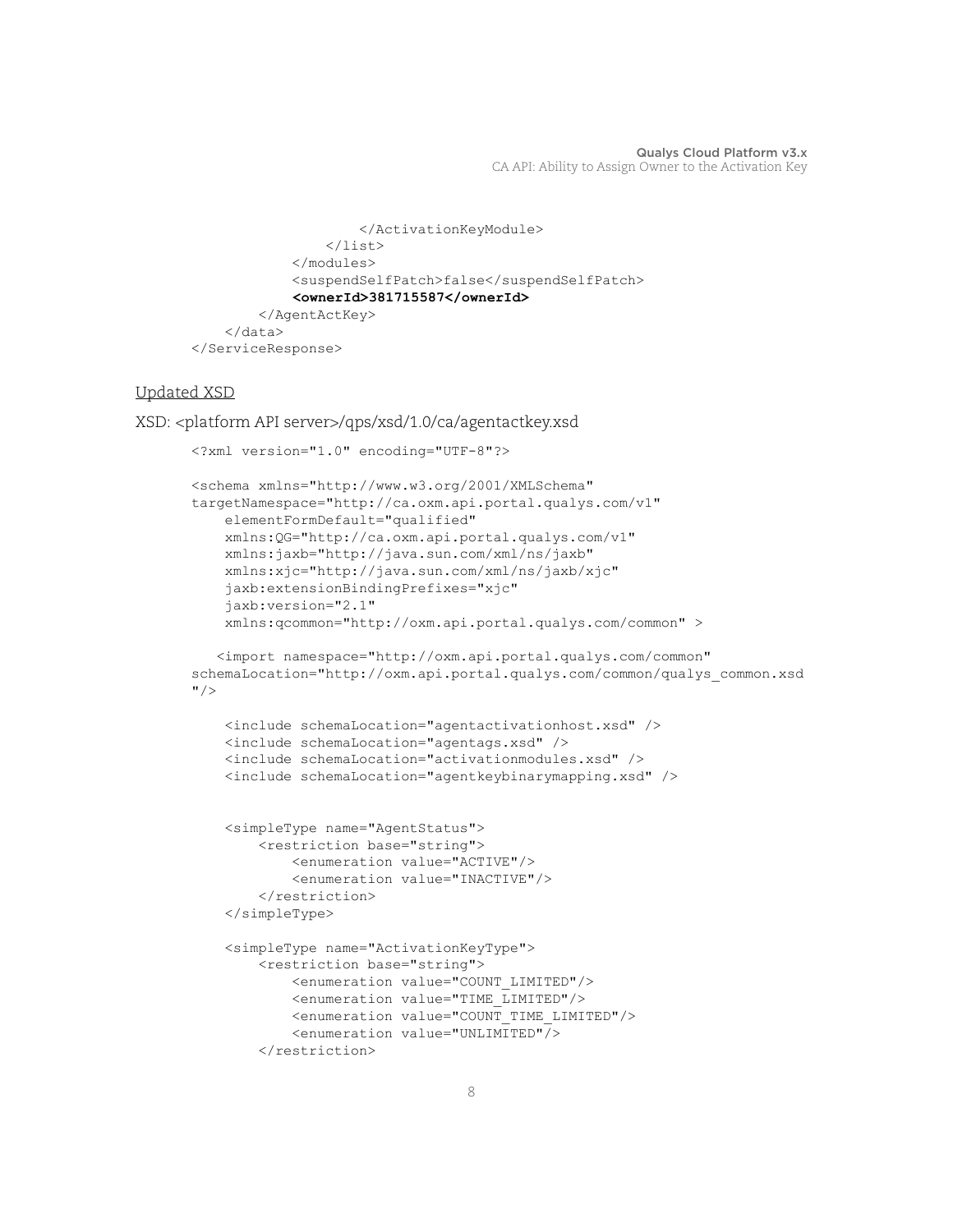```
 </simpleType>
     <complexType name="AgentActivationModulesQList">
         <sequence>
            <element name="count" type="int" maxOccurs="1" minOccurs="0"/>
             <element name="list" minOccurs="0" maxOccurs="unbounded" 
type="QG:ActivationKeyModule"/>
             <element name="set" minOccurs="0" maxOccurs="unbounded" 
type="QG:ActivationKeyModule"/>
             <element name="add" minOccurs="0" maxOccurs="unbounded" 
type="QG:ActivationKeyModule"/>
             <element name="remove" minOccurs="0" maxOccurs="unbounded" 
type="QG:ActivationKeyModule"/>
             <element name="update" minOccurs="0" maxOccurs="unbounded" 
type="QG:ActivationKeyModule"/>
         </sequence>
     </complexType>
     <complexType name="AgentKeyBinaryMappingQList">
         <sequence>
            <element name="count" type="int" maxOccurs="1" minOccurs="0"/>
             <element name="list" minOccurs="0" maxOccurs="unbounded" 
type="QG:AgentKeyBinaryMapping"/>
             <element name="set" minOccurs="0" maxOccurs="unbounded" 
type="QG:AgentKeyBinaryMapping"/>
             <element name="add" minOccurs="0" maxOccurs="unbounded" 
type="QG:AgentKeyBinaryMapping"/>
             <element name="remove" minOccurs="0" maxOccurs="unbounded" 
type="QG:AgentKeyBinaryMapping"/>
             <element name="update" minOccurs="0" maxOccurs="unbounded" 
type="QG:AgentKeyBinaryMapping"/>
         </sequence>
     </complexType>
    \langle!-- DATA -->
    <complexType name="AgentActKey">
        <sequence>
            <element name="id" type="long" minOccurs="1"/>
            <element name="uuid" type="string" minOccurs="0"/>
            <element name="activationKey" type="string" minOccurs="0"/>
            <element name="status" minOccurs="0" type="QG:AgentStatus"/>
            <element name="countPurchased" type="long" minOccurs="0"/>
            <element name="countUsed" type="long" minOccurs="0"/>
            <element name="datePurchased" type="dateTime" minOccurs="0"/>
            <element name="dateLastUsed" type="dateTime" minOccurs="0"/>
            <element name="type" type="QG:ActivationKeyType" 
minOccurs="0"/>
            <element name="expireDate" type="dateTime" minOccurs="0"/>
            <element name="title" type="string" minOccurs="0"/>
```